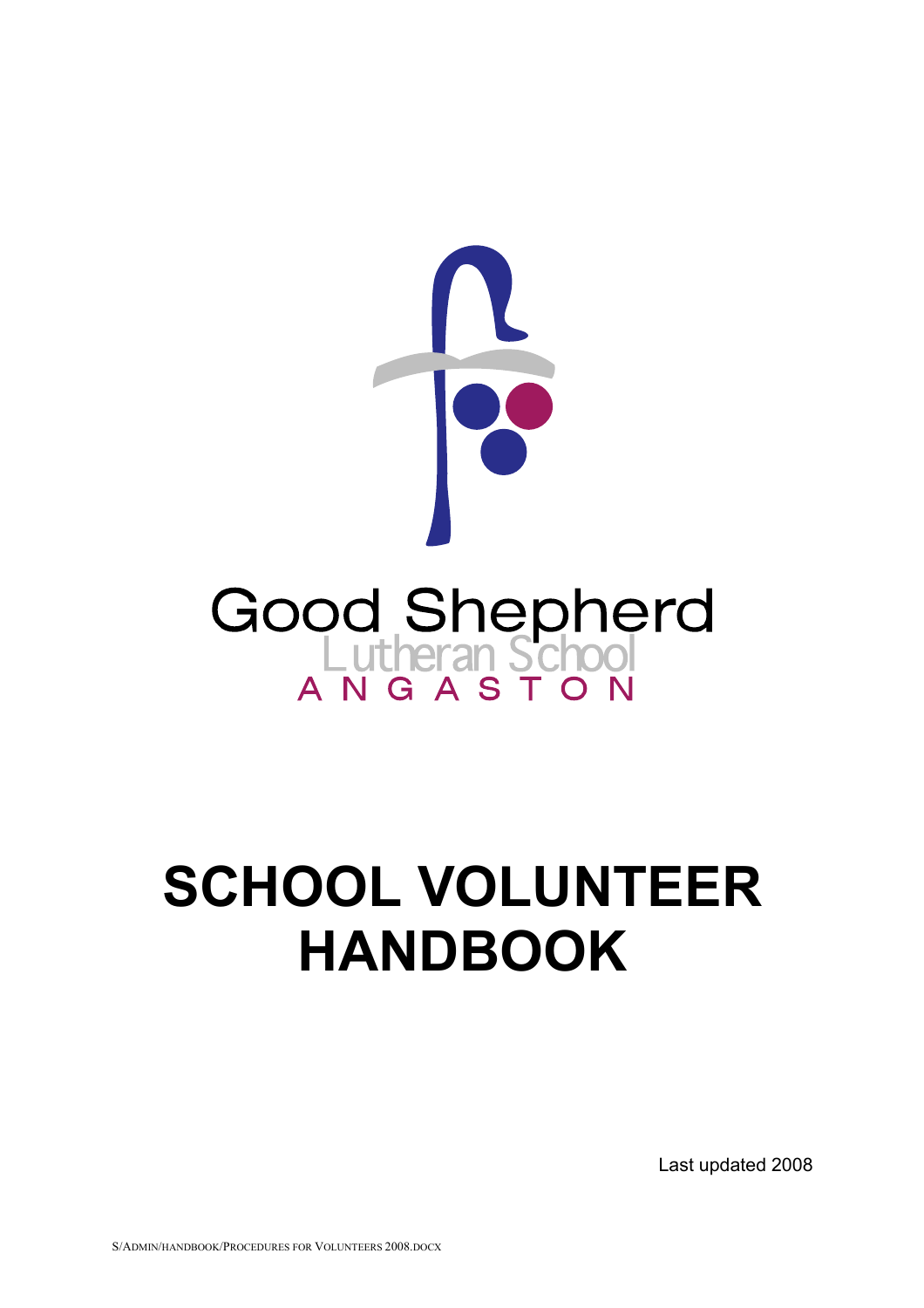| <b>Table of Contents</b>                           | Page |
|----------------------------------------------------|------|
| <b>PHILOSOPHY</b>                                  | 3    |
| <b>VOLUNTEER SELECTION PROCEDURES</b>              | 3    |
| <b>SEQUENCE OF STEPS FOR VOLUNTEERS</b>            | 3    |
| THE SCHOOL'S RESPONSIBILITIES TO VOLUNTEERS        | 4    |
| <b>PROCEDURES FOR THE MANAGEMENT OF VOLUNTEERS</b> | 4    |
| <b>VOLUNTEERS' RESPONSIBILITIES</b>                | 4    |
| <b>CONFIDENTIALITY</b>                             | 5    |
| <b>MANDATORY REPORTING</b>                         | 5    |
| <b>DUTY OF CARE</b>                                | 6    |
| <b>SEXUAL ABUSE</b>                                | 6    |
| OCCUPATIONAL HEALTH, SAFETY AND WELFARE            | 8    |

| <b>Appendices</b>                                   |         |
|-----------------------------------------------------|---------|
| <b>CODE OF ETHICS FOR VOLUNTEERS</b>                | 10      |
| <b>VOLUNTEER DETAILS FORM</b>                       | 11      |
| <b>CONFIDENTIAL VOLUNTEER DECLARATION AGREEMENT</b> | $12 \,$ |
| <b>CAMP APPLICATION FORM</b>                        | 13      |

\_\_\_\_\_\_\_\_\_\_\_\_\_\_\_\_\_\_\_\_\_\_\_\_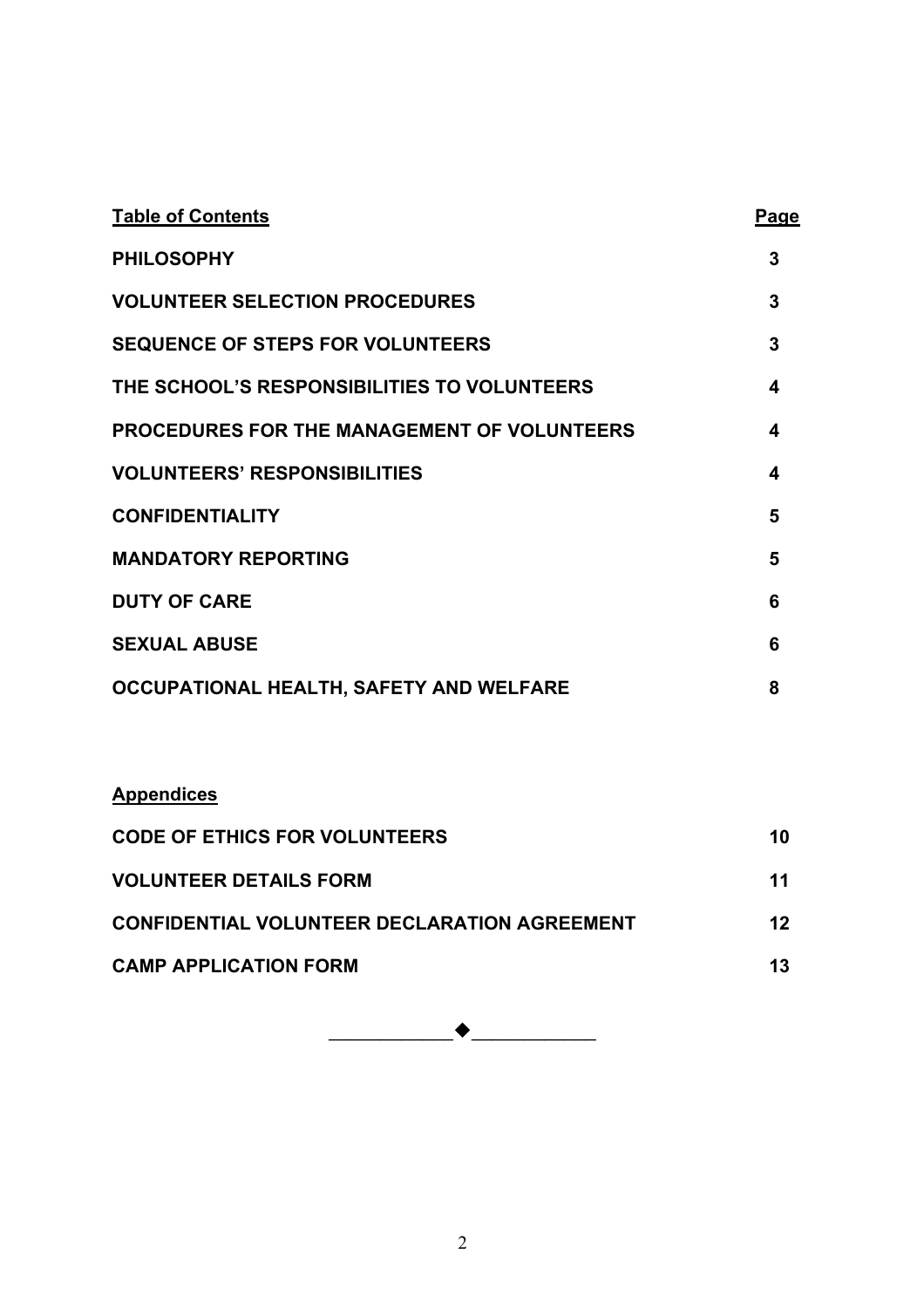## **SCHOOL VOLUNTEER HANDBOOK**

## **PHILOSOPHY**

A volunteer is a person who offers themselves for service of their own free will. They are highly valued and respected members of the school community and bring with them a sense of determination and generosity of spirit to make a difference.

Volunteers come from all walks of life equipped with many skills and experience, interests and talents. They can make a significant contribution to the school by giving their time and sharing their skills and expertise with others. These varied interests and skills can complement school programs, thus providing a wider range of positive interactions and experiences for students.

'God has given all of us special gifts and talents and experiences that we can share and use to make a difference, however small to the lives of others'. *Ephesians 4:7-11*

#### **VOLUNTEER SELECTION PROCEDURES**

Volunteers will be assessed for their suitability to work at the school by the Principal, or his delegate. This assessment will be made in relation to the skills and contributions being offered and after verification of the person's good character.

Volunteers will be required to attend an interview, complete induction training and sign both an agreement and confidential declaration form before they commence volunteer work.

All volunteers offering to assist in programs where students are involved will need to provide:

- Written details of qualifications, experience and other information relevant to the program.
- The names of two referees, who may be called upon to verify information provided and attest to the character of the volunteer.
- Obtain a Police Clearance

The Principal's decision is final in determining who is eligible to work as a volunteer at the school. Any applicant not accepted for volunteer work will be advised in writing.

#### **SEQUENCE OF STEPS FOR VOLUNTEERS**

- 1. Make informal contact with the school to ascertain school needs re volunteers.
- 2. Volunteers will then be given a volunteers package.
- 3. Apply to the school providing background information, referee details and signed confidential declaration.
- 4. Attend an interview.
- 5. Sign agreement form
- 6. Obtain a police clearance (if required)
- 7. Attend induction training.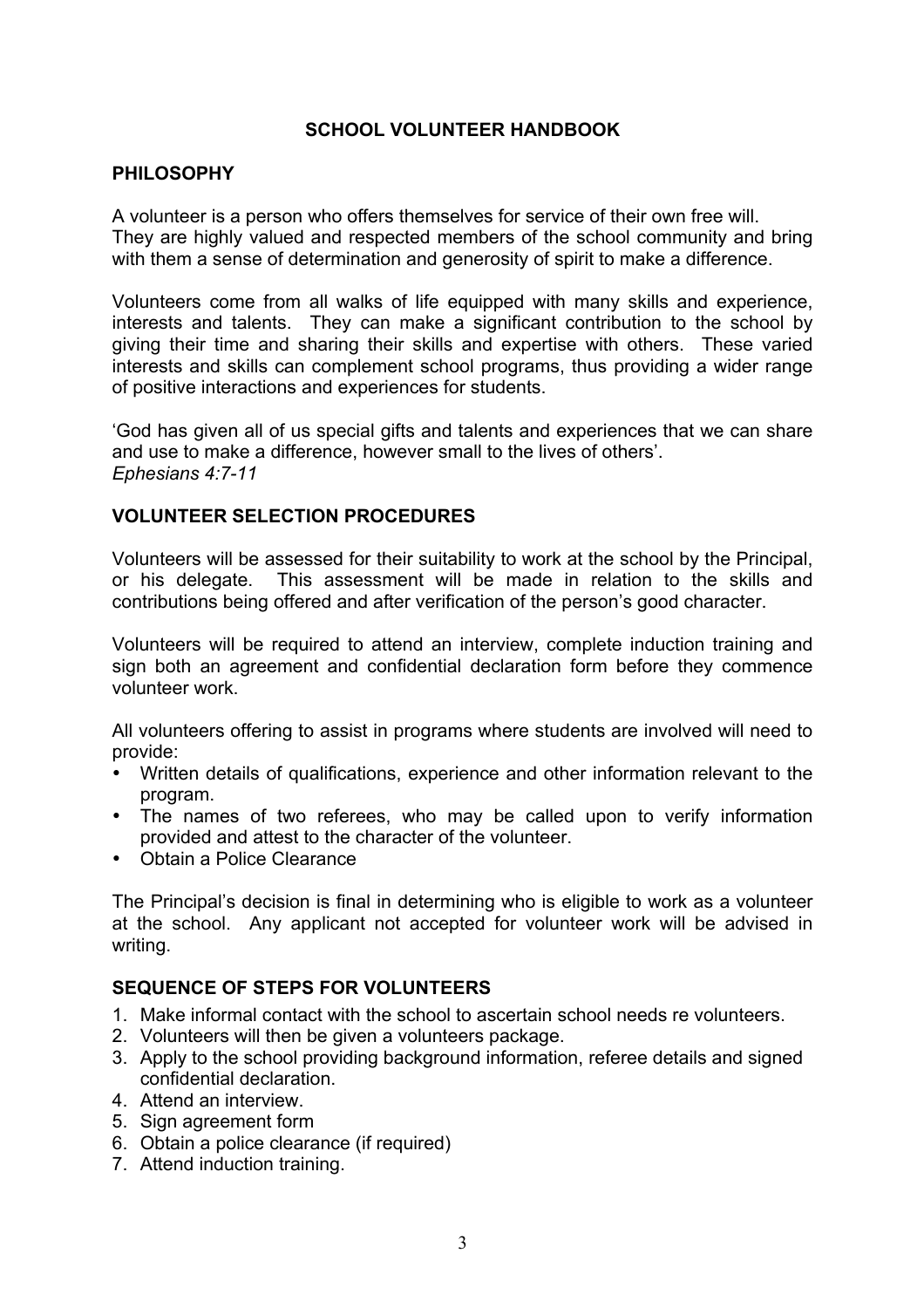## **THE SCHOOL'S RESPONSIBILITIES TO VOLUNTEERS**

- A staff member will be allocated to supervise a volunteer in the area in which they work.
- Records will be kept of a volunteer's training and work details.
- Volunteers will be provided with full induction training that will include:
	- Confidentiality Requirements
	- Mandatory Reporting
	- Duty of Care responsibilities to students
	- Sexual Abuse
	- Occupational Health Safety & Welfare procedures
	- Training specific to the area of volunteer work

## **PROCEDURES FOR THE MANAGEMENT OF VOLUNTEERS**

- Volunteers will be matched with work that is suitable to their skills, interests, time commitments and health status.
- Changes to a volunteer's area of work or time commitment will be made with full consultation with their supervising staff member.
- Supervising teachers will be available to discuss volunteers' concerns as they arise.

## **VOLUNTEERS' RESPONSIBILITIES**

- The volunteer's most important responsibility relates to his/her duty of care to children. Students are a vulnerable group generally, due to their age and lack of experience. Their vulnerability increases if they are very young, if they have an intellectual or physical disability, if they are newly arrived in Australia with English as a second language or if they experience emotional/physical neglect.
- For volunteers, respecting the rights of children means they must not:
	- be involved in toileting students or assisting with change rooms/sickrooms.
	- have unsupervised contact with students during break times.
	- encourage affection from or dependency in students eg by giving presents.
	- have intentional physical contact with students (other than in an emergency).
	- display bullying or intimidating behaviours towards students.

#### **Volunteers must:**

- Refer all student concerns or behaviour issues to the supervising teacher.
- Sign the time book for volunteers on arrival and departure.
- Wear the provided name badge at all times.
- Notify the school as early as possible if they are unable to fulfil their volunteer commitment.

## **Cancellation of Agreement**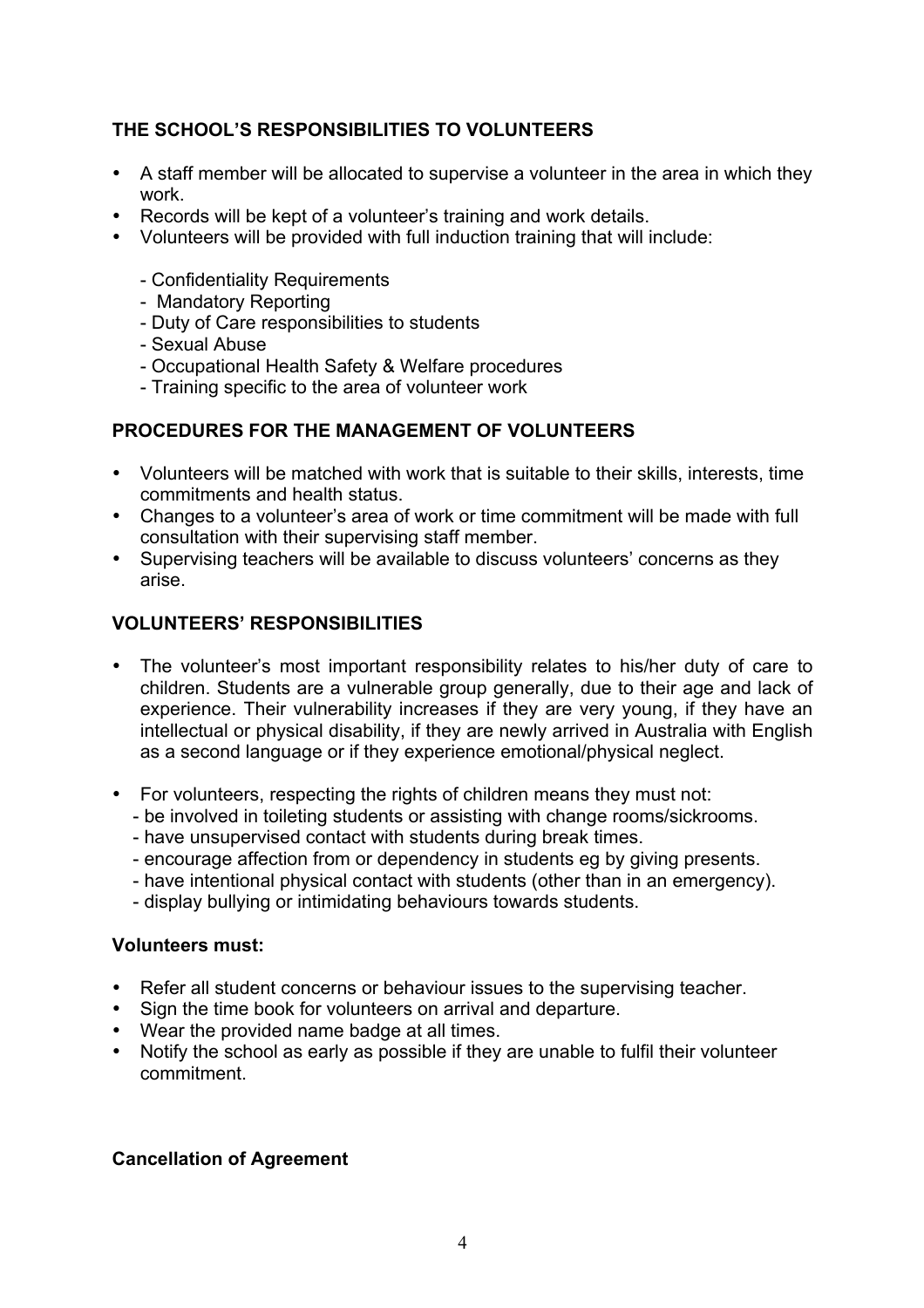When concerns arise about a volunteer, opportunities to remedy a problem or improve an area of concern will be offered wherever appropriate. A volunteer's agreement can be cancelled at the Principal's discretion and where the volunteer:

- Has no more suitable work available.
- Fails to follow requirements outlined in the volunteer policy and elaborated through the induction training.
- Behaves towards students, parents or staff in a manner deemed inappropriate or improper.
- Repeatedly fails to meet commitments without notice to the school.

#### **1. CONFIDENTIALITY**

In working in a school environment, a volunteer may be told or may hear about matters that must be kept private and stay within the confines of school and its personnel paid or unpaid.

Confidentiality is of the utmost importance. Volunteers may come across information regarding the school, staff, parents and students that is of a personal and confidential nature. A volunteer needs to recognise there is a difference between sharing experiences with their co-ordinator and 'gossiping' about the students/school at home or with acquaintances.

In particular a volunteer working with children is being trusted by a child when they tell of their thoughts, but a volunteer is also in a position of trust by the parents and school staff.

A volunteer needs to be aware that a student's feelings and thoughts need to be respected to build trust in the relationship and needs to be constantly vigilant in appreciating the confidential nature of their work. It is a unique privilege to be working with someone else's child.

A breach of confidentiality can have a detrimental effect. A volunteer must understand however that they have legal responsibility as a mandated notifier to report any concern about possible child abuse directly to their coordinator or principal.

#### **2. MANDATORY REPORTING**

All of the volunteers are aware that they may at some stage or another be told "secrets". Many of these are going to be the innocent dreams or hopes of a child but there is always the possibility that the secrets may be of a more personal nature and may involve the actions of other people towards that child. Whilst it is not something that most of us would even think about given the choice, it is however something of which we must all be aware.

As a volunteer you are in a position where you should report any such occurrences. The child may disclose something of which you are uncertain or you may be unhappy about the inferences made in the general chatter of that child. We are fortunate in that we have the support and backing of the school.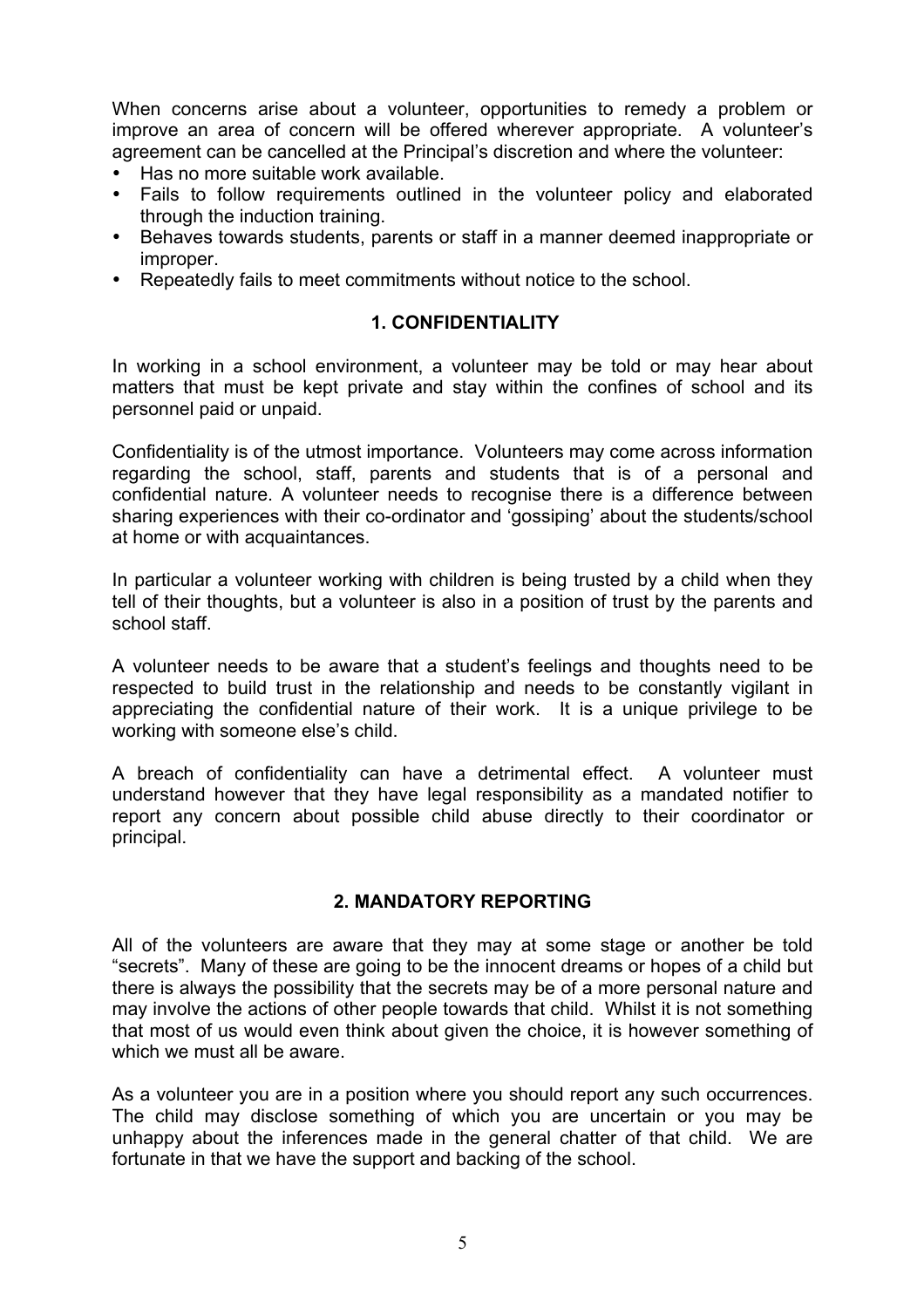As far as Mandatory Reporting goes, the school will take over the responsibility from you. Your obligation, for want of a better word, ends when you inform the coordinator of your concerns. The school monitors and takes whatever action is felt to be necessary.

As a volunteer in the school you do have the right to report any concerns directly to the Family and Youth Services, if you so wish but it is advisable to always inform the school of the situation and your actions. It must be said though that these cases are rare and the chance of a volunteer being put in this rather unenviable position therefore is remote, but you must be aware that the possibility exists. It is again all part of the commitment and CONFIDENTIALITY that we mentioned before.

#### **3. DUTY OF CARE**

When a student-volunteer relationship exists the volunteer has a special duty of care. This duty is not only limited to refraining from doing things which may lead to a student being injured, but also requires a volunteer to take positive steps towards maintaining health and safety. The duty of care owed by volunteers is that of a reasonable person and will be governed by factors which include the age of the student, the student's individual capabilities, including intellectual and physical impairment, potential dangers and the foreseeability of injury.

#### **4. SEXUAL ABUSE**

The Lutheran Church of Australia has developed a Sexual Abuse Policy, of which you, a staff member in a Lutheran school should be aware. The following information is lifted from a LCA issued brochure on this matter:

Sexual abuse by people in positions of trust has a destructive impact on the lives of many people. Such abuse is totally unacceptable to the church and to society as a whole. Those who hold positions of trust within the LCA - including church workers, pastors, teachers and volunteers - are called to guard with great care the trust placed in them. They have an absolute responsibility to avoid all forms of sexual harassment and abuse. Only then will the LCA be a safe place for all.

If you believe you are a victim of sexual abuse within the LCA you should ring the LCA's 1800 number – 1800 644 629 (P.O. Box 519 Marden 5070) - and you will be put in contact with a person trained to listen to your confusion, fear or anxiety. That person will acquaint you with the LCA's procedures for dealing with alleged misconduct by any person holding a position of trust within the LCA. Remember that you might not be the only person to whom this has happened and that your action can help both yourself and others.

If you suspect a child has been abused by someone in a position of trust, it is essential that you report such abuse to the local welfare authorities, such as FAYS or the police. The LCA's trained sexual abuse advisors will help you with this matter if you feel you are unable to do it yourself.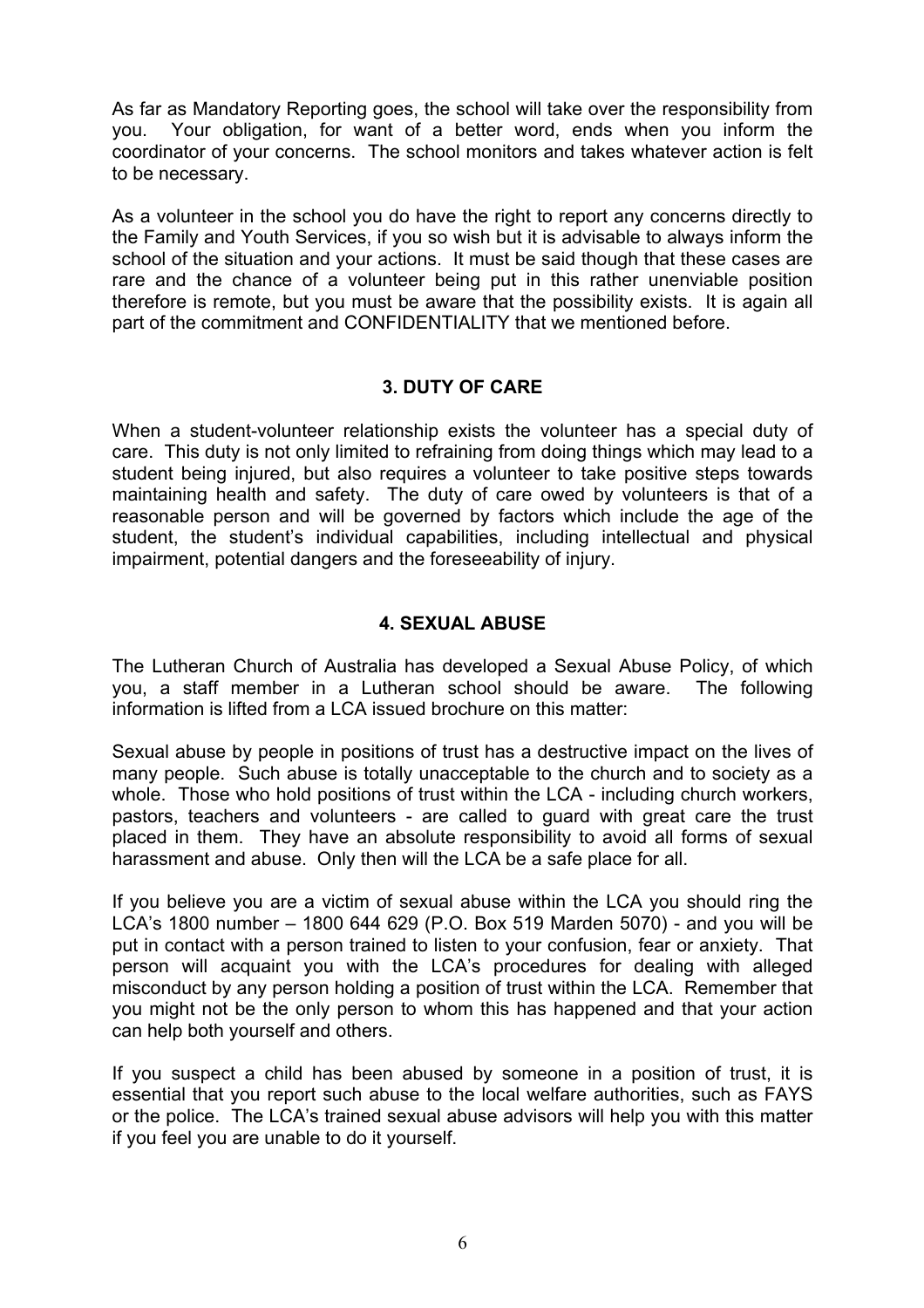Remember - some secrets are guilty secrets. Sexual abuse is often kept from notice by the abuser appealing to secrecy. You need to know the difference between confidentiality and secrecy in relating to a person in a position of trust. Ask yourself: Who is being protected by the secrecy? Is this secret a guilty secret?

The following information relates directly to the Lutheran Church's Sexual Abuse Policy:

## LCA SEXUAL ABUSE POLICY

You are asked to note the request of the LCA with regard to the policy:

- It is the expectation of the Church that principals, staff, parents and volunteers of its schools will take seriously the need to ensure that the school is a safe place.
- The LCA Sexual Abuse Policy should be known throughout the school community.
- Every staff member, student, parent and volunteer should have copies of all the necessary documentation, brochures and materials on the policy and procedures.
- It is the responsibility of principals to ensure that the policy and procedures are known and understood and that all members of the school community feel that it is a safe place, knowing what has to be done in all likely situations.
- Awareness of this policy should be as standard as the fire drill.
- The recommended training course is that provided by the LCA.

A record of training provided for staff and volunteers within the school should be kept on file in the event of an allegation of harassment or abuse being made. While keeping such a record will not necessarily indemnify an organisation, it will be evidence that a serious effort is being made by the school to make members of its community aware of the policy and sensitive to it.

Since allegations of abuse are often made years after the alleged event, we recommend that you keep all records such as these for an indefinite time.

## **Adrienne Jericho National Director for Lutheran Schools** February 2001

## **5. EXTRACTS FROM GOOD SHEPHERD LUTHERAN PRIMARY SCHOOL, OCCUPATIONAL HEALTH, SAFETY AND WELFARE POLICIES**

## **GENERAL STATEMENT OF POLICY**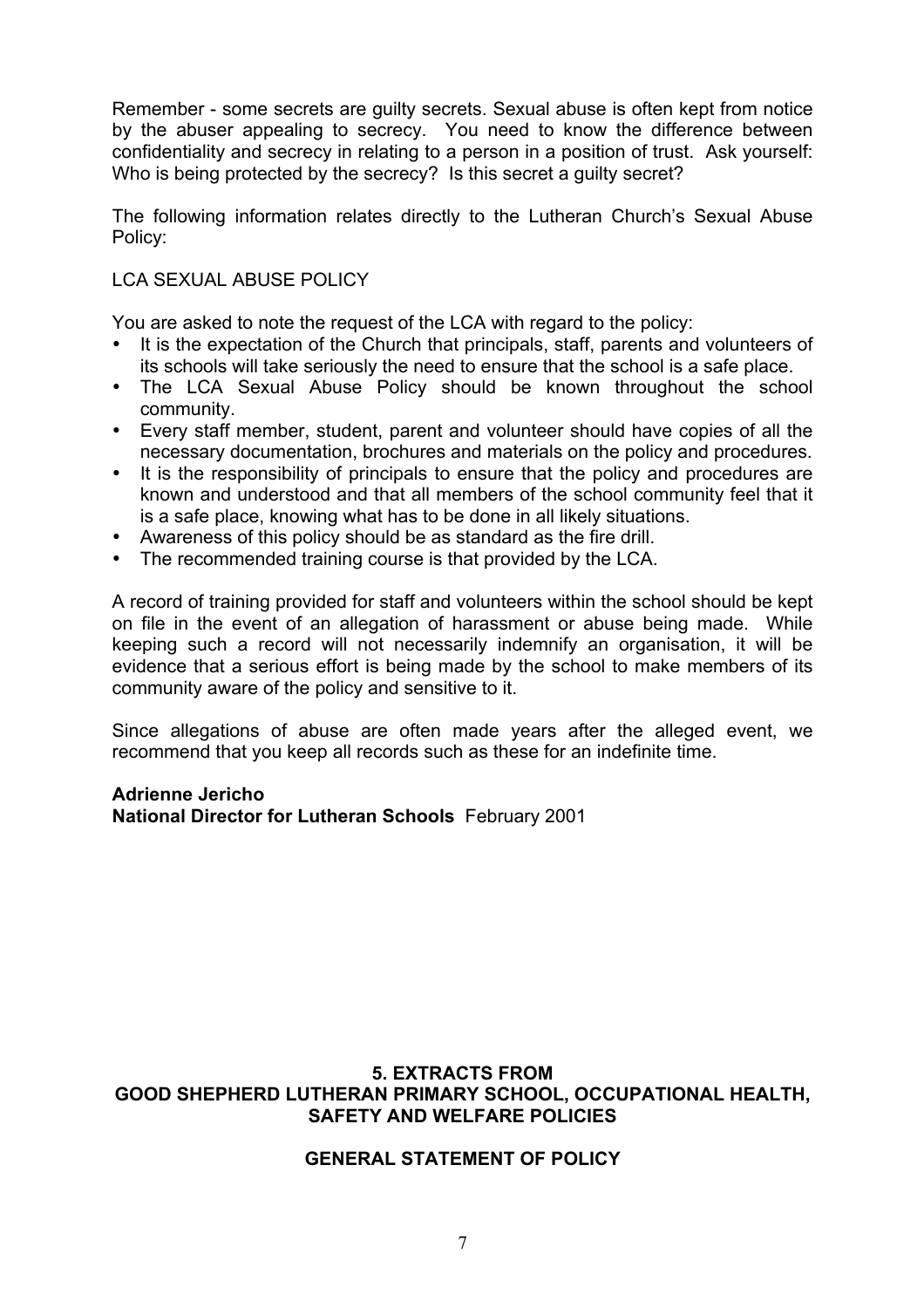- 1. Good Shepherd Lutheran Primary School seeks to ensure, so far as it is reasonably practicable, that employees, voluntary workers, invitees, contractors and sub-contractors are safe from injury and risks to health while on school premises or involved in school activities.
- 2. In particular, the school is committed to meeting the standards required by the Occupational Health, Safety and Welfare Act and its Regulations, Approved Codes of Practice, and by Common Law.
- 3. To achieve these objectives the school requires the active co-operation of all persons involved with the school in establishing and maintaining the highest possible health and safety standards.

## **CONTRACTORS, SUB-CONTRACTORS, VOLUNTEERS AND INVITEES**

- 1. These people shall take reasonable care of the health and safety of themselves and of others who may be affected by their acts or omissions. They shall not recklessly or intentionally interfere with, or misuse anything provided in the interests of health and safety. A failure to comply with legal requirements, specific instructions related to health and safety, or the school's health and safety practices and procedures will result in immediate removal from school premises, and such other action as may be appropriate.
- 2. They shall be supplied safety equipment (wherever required) in the correct manner; maintain their workplaces in a well kept and orderly condition; report immediately any unsafe conditions or equipment to the Principal or to persons delegated by the Principal; report to the Principal or delegated person any injury sustained no matter how minor as soon as the injury becomes apparent; ensure that they are not, by the consumption of alcohol or any other drug, in such a state as to endanger their own safety at work or the safety of any other persons at work.

This policy will be reviewed every three years. The relevant contents of this policy will be brought to the attention of all staff, volunteers, invitees, contractors and sub-contractors.

#### **FIRST AID**

All persons requiring first aid will report to the Principal. Those in charge of sports teams, working in isolated locations, outdoor education and on camps are responsible for ensuring that a first aid kit is readily accessible to all persons involved in these activities.

#### **EVACUATION OF BUILDINGS**

Evacuation of building, if undertaken, will be carried out according to standard fire safety practices. All teachers are fire wardens within their own class and surrounding areas. The signal for evacuation will be intermittent electronic signal. All persons are evacuated to the grasses area immediately upon hearing this signal, even if they suspect that it may only be for an evacuation drill.

#### **INVACUATION OF BUILDINGS**

Invacuation of building, if undertaken, will be carried out according to the Schools Emergency Procedures. A Response team will deal with the situation beginning from the Principal, bursar and secretary. The signal for the invacuation will be a long electronic signal. All persons are to stay inside. Locking all doors upon hearing the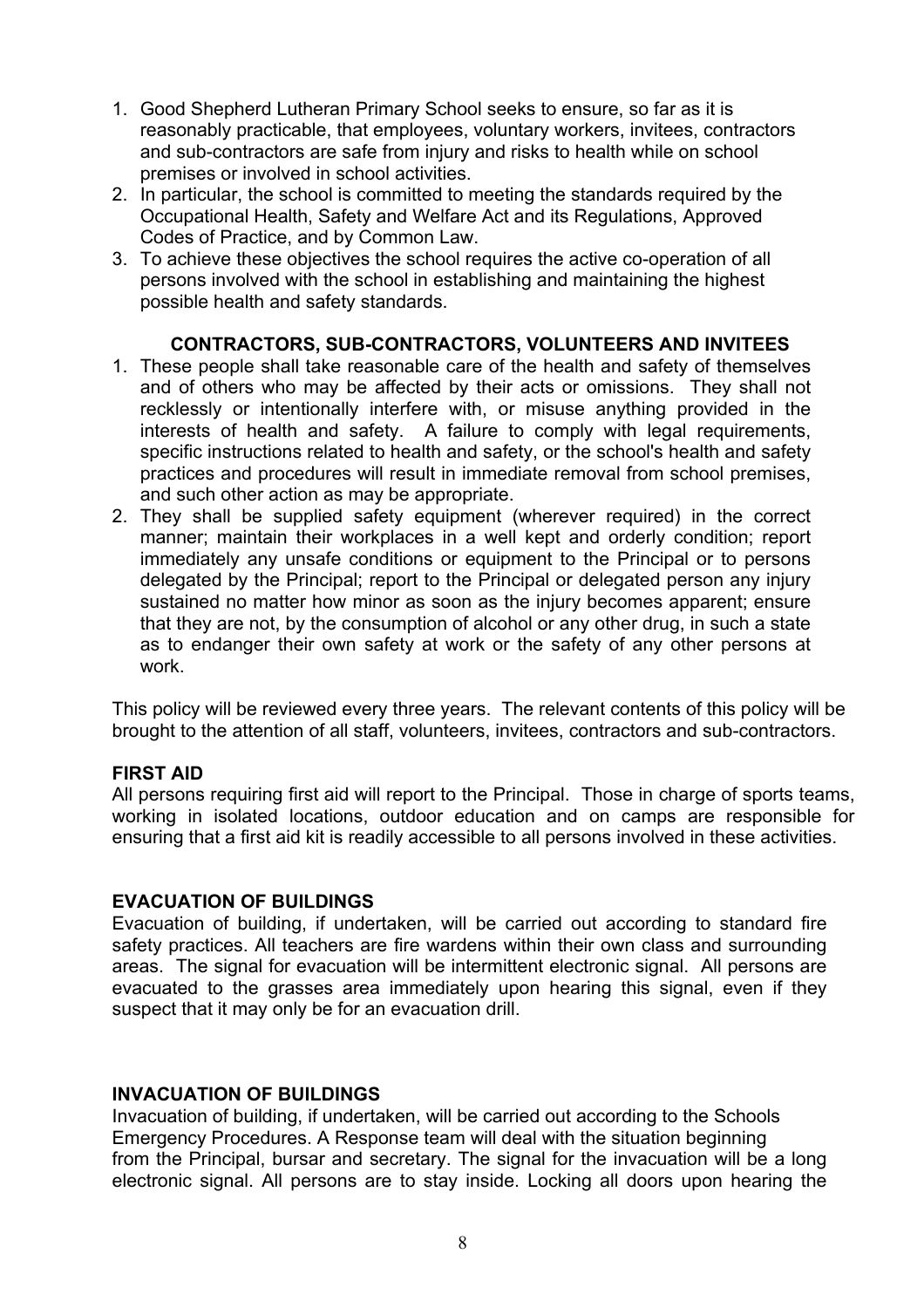signal, even if they suspect that it may only be for an invacuation drill. Staff will be contacted after the situation is assessed by the Response team.

## **HAZARDOUS SUBSTANCES**

All substances are to be used in accordance with the relevant MSDS. Where a substance is brought onto the site it is the responsibility of the person supplying or using the substance to ensure that it can be used without risk of injury to any person present or likely to be present whilst a risk of injury due to the substance exists. Where a hazardous substance requires by law that regular biological monitoring be undertaken (that is blood, urine or lung function testing) then that substance will not be used in the school.

Where it is likely that installed Asbestos is present in the area of the intended work, persons must, prior to commencing work in that area consult the Asbestos register and sign it in the place provided.

## **WORKING ALONE**

Persons using Good Shepherd Lutheran Primary School when alone, whatever the time of day, should, in addition to the safe work practices normally followed, take precautions to ensure that they are safe.

## **SMOKING**

- 1. All existing employees, applicants for employment and persons who use the building for social purposes are advised that, at Good Shepherd Lutheran Primary School, the buildings are a smoke free environment at all times.
- 2. The grounds of Good Shepherd Lutheran Primary School are smoke free at all times.

## **PLANT AND EQUIPMENT**

It is the policy of Good Shepherd Lutheran Primary School that before introducing any plant, equipment, machinery, materials or processes any hazards that may be associated with such, shall be identified and assessed. Control measures to eliminate the risks to health, safety and welfare of those who will use it, safe operating procedures and appropriate training shall be put in place in consultation with the Principal and/or Health Safety and Welfare Committee before any plant, equipment, machinery or material is purchased or processes are commenced.

## **APPLICATION FORMS**

Please find attached the following Appendices for volunteers to complete should they wish to proceed in volunteering their services at Good Shepherd Lutheran Primary School.

- ❖ Code of Ethics
- **❖** Volunteer Details Form
- ❖ Confidential Volunteer Declaration
- **❖** Volunteer Agreement
- **❖** Camp Volunteer Form

Please take a copy of the attached forms or ask your class teacher/co-ordinator for a copy and return your completed forms to the front office.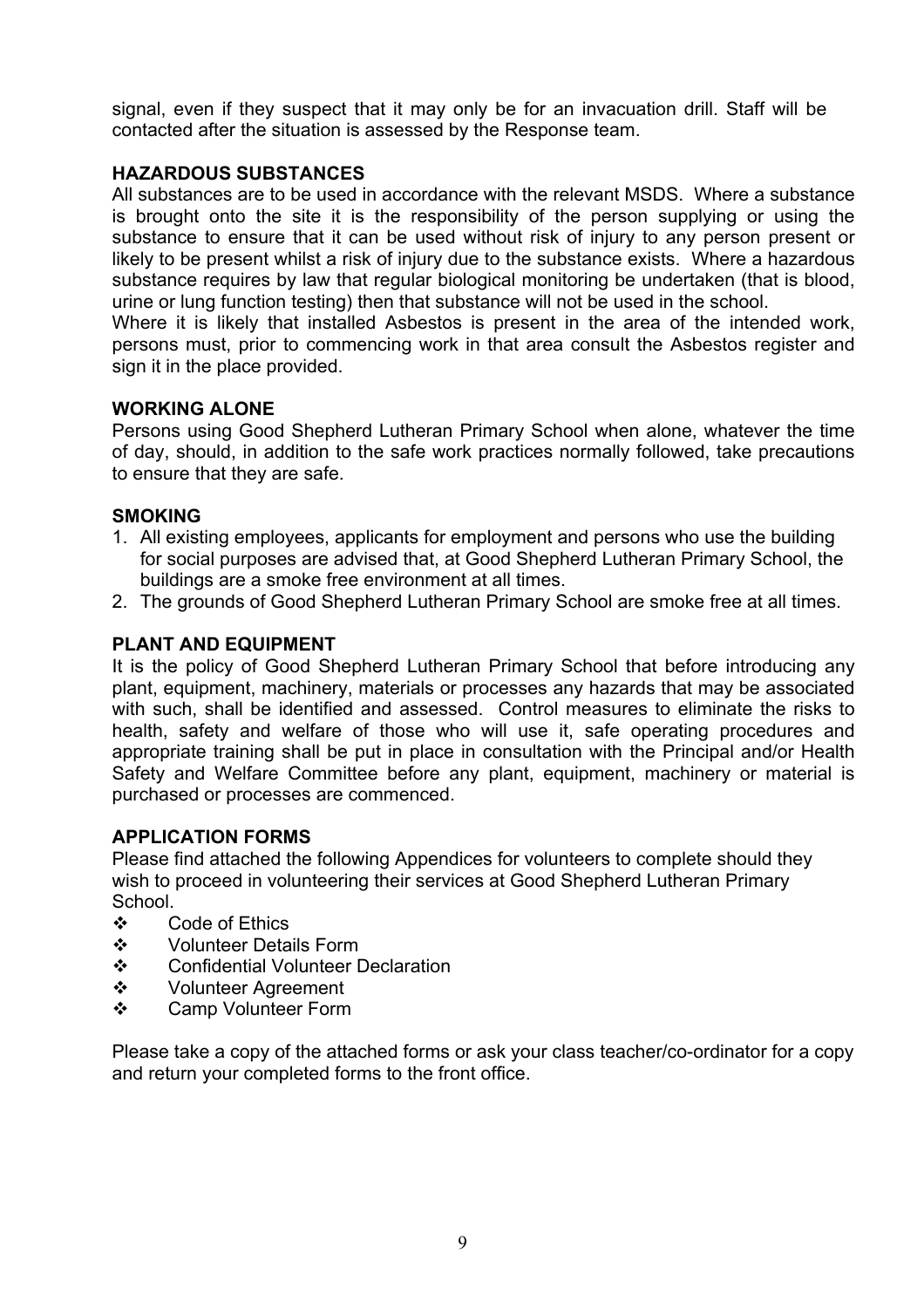

## **Code of Ethics for Volunteers**

At Good Shepherd Lutheran Primary School we are very fortunate to have a committed number of parents, grandparents and community volunteers who are prepared to spend time assisting students with writing, listening to students read, helping with craft, assisting students with LAP etc. For their many hours of voluntary work we are most grateful.

Being a volunteer in any of these areas also carries certain responsibilities which are summarised in 'The Six C's of LAP"

**C**are – for Children

**C**ommunication – with students and teachers

**C**ontent – Know what to do

**Confidentiality – remember that working with someone else's child is a privilege and** requires complete confidentiality

**C**ommitment – to students and teachers

**C**o – operation – with students and teachers

(Adapted from 'The LAP Companion')

Many thanks for your six **C's**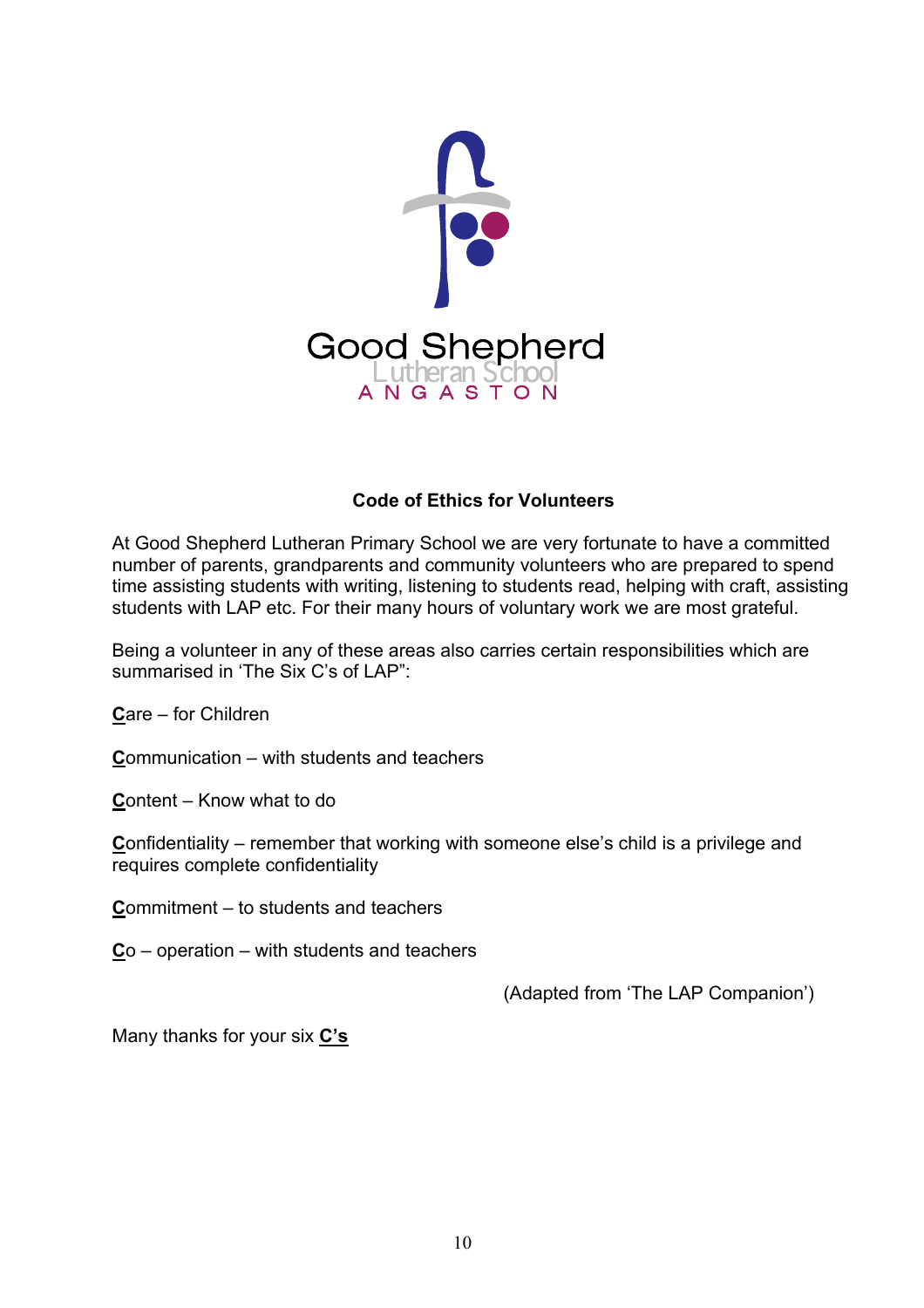

# **VOLUNTEER DETAILS FORM**

|                                       | Phone number:(Home)____________________________(Work)___________________________ |                       |  |
|---------------------------------------|----------------------------------------------------------------------------------|-----------------------|--|
|                                       |                                                                                  |                       |  |
|                                       |                                                                                  |                       |  |
|                                       |                                                                                  |                       |  |
|                                       |                                                                                  |                       |  |
|                                       |                                                                                  |                       |  |
|                                       | Experience or other relevant information relating to area of interest:           |                       |  |
|                                       |                                                                                  |                       |  |
|                                       |                                                                                  |                       |  |
|                                       |                                                                                  |                       |  |
|                                       |                                                                                  |                       |  |
|                                       |                                                                                  |                       |  |
| Type of Volunteer - Please tick       |                                                                                  |                       |  |
| $\Box$ LAP                            | <b>Q CO-ORDINATION</b>                                                           | <b>Q CLASSROOM</b>    |  |
| <b>Q LIBRARY</b>                      | <b>Q</b> SPORT                                                                   | <b>Q FRONT OFFICE</b> |  |
| <b>Q ADMINISTRATION Q MAINTENANCE</b> |                                                                                  | <b>Q</b> CAMP         |  |
|                                       |                                                                                  |                       |  |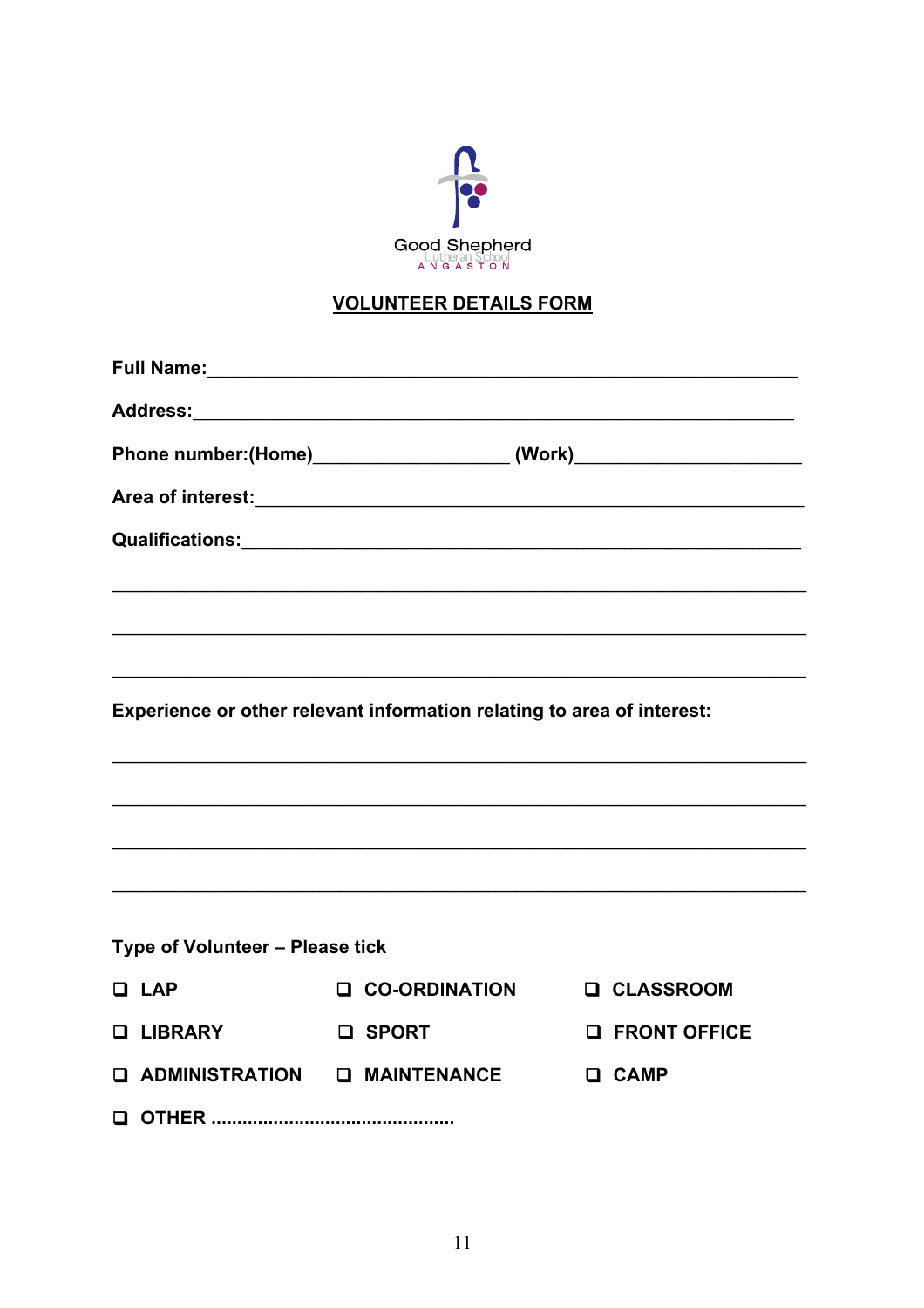

## **CONFIDENTIAL VOLUNTEER DECLARATION AGREEMENT**

| Please place a tick in the boxes below:                                                                                                                                                                                                                                                                                                                                                                                                                                               |  |  |
|---------------------------------------------------------------------------------------------------------------------------------------------------------------------------------------------------------------------------------------------------------------------------------------------------------------------------------------------------------------------------------------------------------------------------------------------------------------------------------------|--|--|
| I agree to take all responsible steps to protect my own health and safety while on<br>□<br>school property.<br>I agree to keep confidential any personal; or sensitive information of which I<br>$\Box$<br>become aware through my involvement with the school.<br>$\Box$ I have been made aware of my role and responsibilities as a Volunteer. I agree to<br>uphold the philosophy and ethos of the school.                                                                         |  |  |
| I have read the school's information package for volunteers including:<br>$\Box$ Confidentiality Requirements<br>$\Box$ Mandatory Reporting<br>$\Box$ Duty of Care responsibilities to students<br>$\square$ Sexual Abuse policy<br>□ Occupational Health Safety & Welfare procedures<br>$\Box$ I declare that I am fit and proper person of good character. Below are two referees<br>who will attest to my good character (e.g. previous employer, teacher, doctor, J.P<br>$etc.$ ) |  |  |
|                                                                                                                                                                                                                                                                                                                                                                                                                                                                                       |  |  |
|                                                                                                                                                                                                                                                                                                                                                                                                                                                                                       |  |  |
| Have you been charged with a criminal offence involving children, dishonesty, drug<br>dealing or violence? Yes/No                                                                                                                                                                                                                                                                                                                                                                     |  |  |
| I certify the accuracy of the above information. I am aware that I may be required to<br>provide a police clearance if it is considered necessary to verify information provided.                                                                                                                                                                                                                                                                                                     |  |  |
| Date:                                                                                                                                                                                                                                                                                                                                                                                                                                                                                 |  |  |
| Date:                                                                                                                                                                                                                                                                                                                                                                                                                                                                                 |  |  |